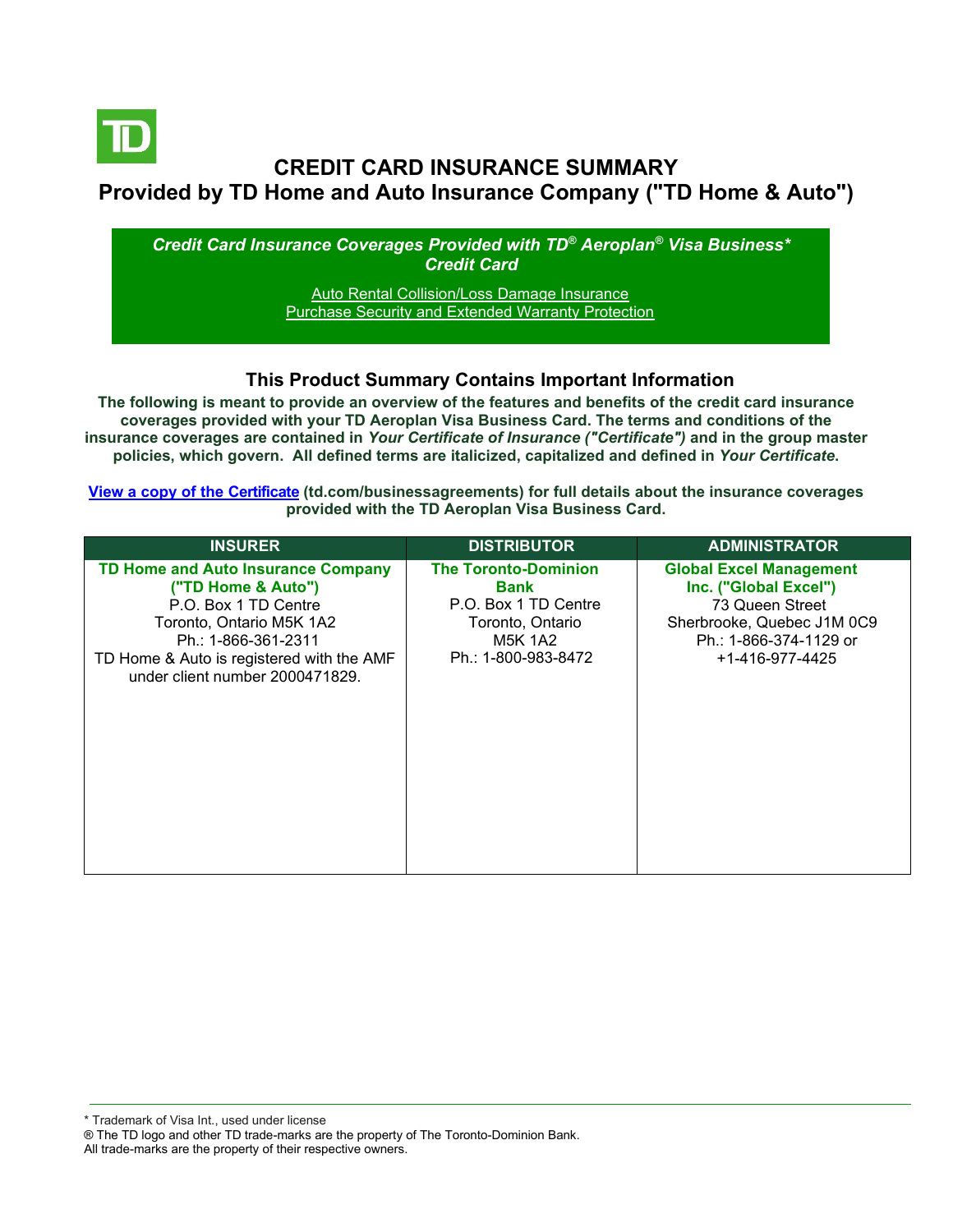

# **General Information You Need to Know**

The following is applicable to **all insurance coverages** provided with the TD Aeroplan Visa Business Card, unless otherwise specified*:*



**Complaint Handling:** For information about our complaint processing policy and where a complaint may be filed, please visit our Customer Service & Problem Resolution page at: **<https://www.tdinsurance.com/customer-service/problem-resolution>**.



**Misrepresentation:** *You* must be accurate and complete in *Your* dealings with the *Insurer* at all times. The *Insurer* will not pay a claim if *You*, any person insured under *Your Certificate* or anyone acting on *Your* behalf makes a misrepresentation, attempts to deceive or mislead the *Insurer*, or makes a fraudulent, false or exaggerated statement or claim.



**Cancellation:** Insurance coverages are considered canceled on the date the credit card account is closed. If, at any time, *You* don't want these insurance coverages, *You* can decide not to use them or contact *Your* credit card provider to apply for a different credit card with alternative insurance coverages.



**Cost:** Your TD Aeroplan Business Visa Card has an annual fee charged by your credit card provider. No additional fee will be charged for the insurance coverages provided with the TD Aeroplan Visa Business Card.



**Claims:** *You* must report *Your* claim to *Our Administrator* by calling 1-866-374-1129 as soon as possible, but no later than the following time limits after the date the covered event(s) occurred:

- **Auto Rental Collision/Loss Damage Insurance** 
	- 48 hours; refer to section "In the event of an accident/theft" for full details
- **Purchase Security and Extended Warranty Protection** 
	- o 45 days; refer to section 5 "Claims" for full details.

Once *We* have approved the claim, *We* will notify *You* and payment will be made within 60 days. If the claim has been denied, *We* will inform *You* of the claim denial reasons within 60 days. *You* can appeal the decision by submitting new information to *Our Administrator*. For complete details, please see the applicable claims section (as listed above) in *Your Certificate.*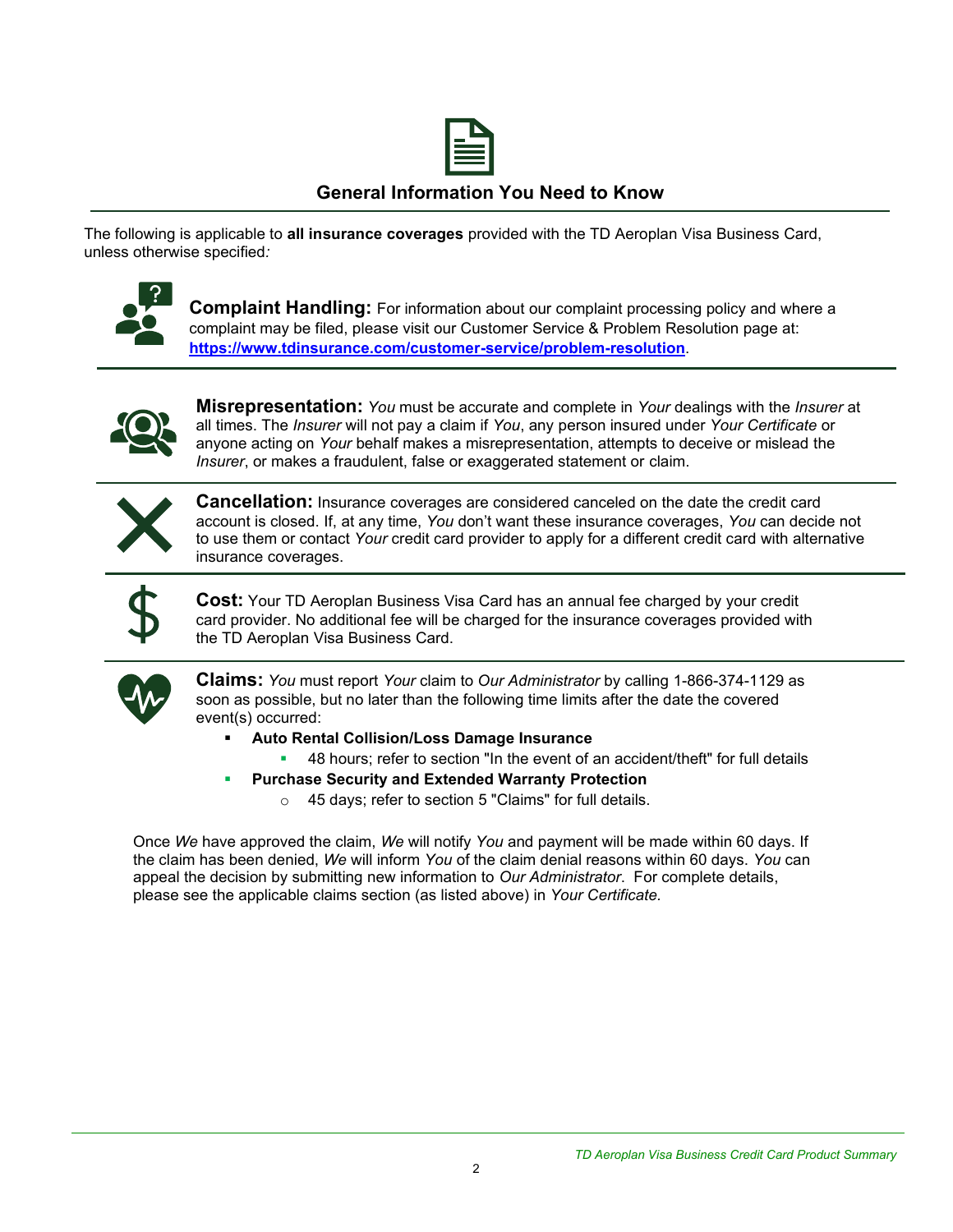# **General Information You Need to Know**

| Eligibility:                                                                  |                                                                                                             |                                                                                                                                                                                                                                                                                                                            |
|-------------------------------------------------------------------------------|-------------------------------------------------------------------------------------------------------------|----------------------------------------------------------------------------------------------------------------------------------------------------------------------------------------------------------------------------------------------------------------------------------------------------------------------------|
| <b>Benefit</b>                                                                | <b>Who is Eligible</b>                                                                                      | <b>Additional Eligibility Requirements</b>                                                                                                                                                                                                                                                                                 |
| <b>Auto Rental Collision/Loss</b><br>Damage Insurance                         | Account Holder who presents<br>themself in person at the Rental<br>Agency and signs the rental<br>contract. | The Cardholder must decline<br>٠<br>the Rental Agency's CDW or<br>its equivalent<br>The Cardholder takes<br>٠<br>possession of the rental<br>vehicle and complies with the<br>terms of the rental vehicle<br>policy<br>The Cardholder must be a<br>resident of Canada<br>The credit card must be in<br>٠<br>good standing. |
| <b>Purchase Security and</b><br><b>Extended Warranty</b><br><b>Protection</b> | <b>Account Holder</b>                                                                                       | Purchase(s) made by the<br>٠<br>Account Holder(s)<br>(Exclusions Apply).<br>The credit card must be in<br>ш<br>good standing; and<br>The Account Holder must be<br>ш<br>a resident of Canada.                                                                                                                              |

**Note:** For full details, please see the "Eligibility" section and/or the definition of "*Insured Person*" in each *Certificate*.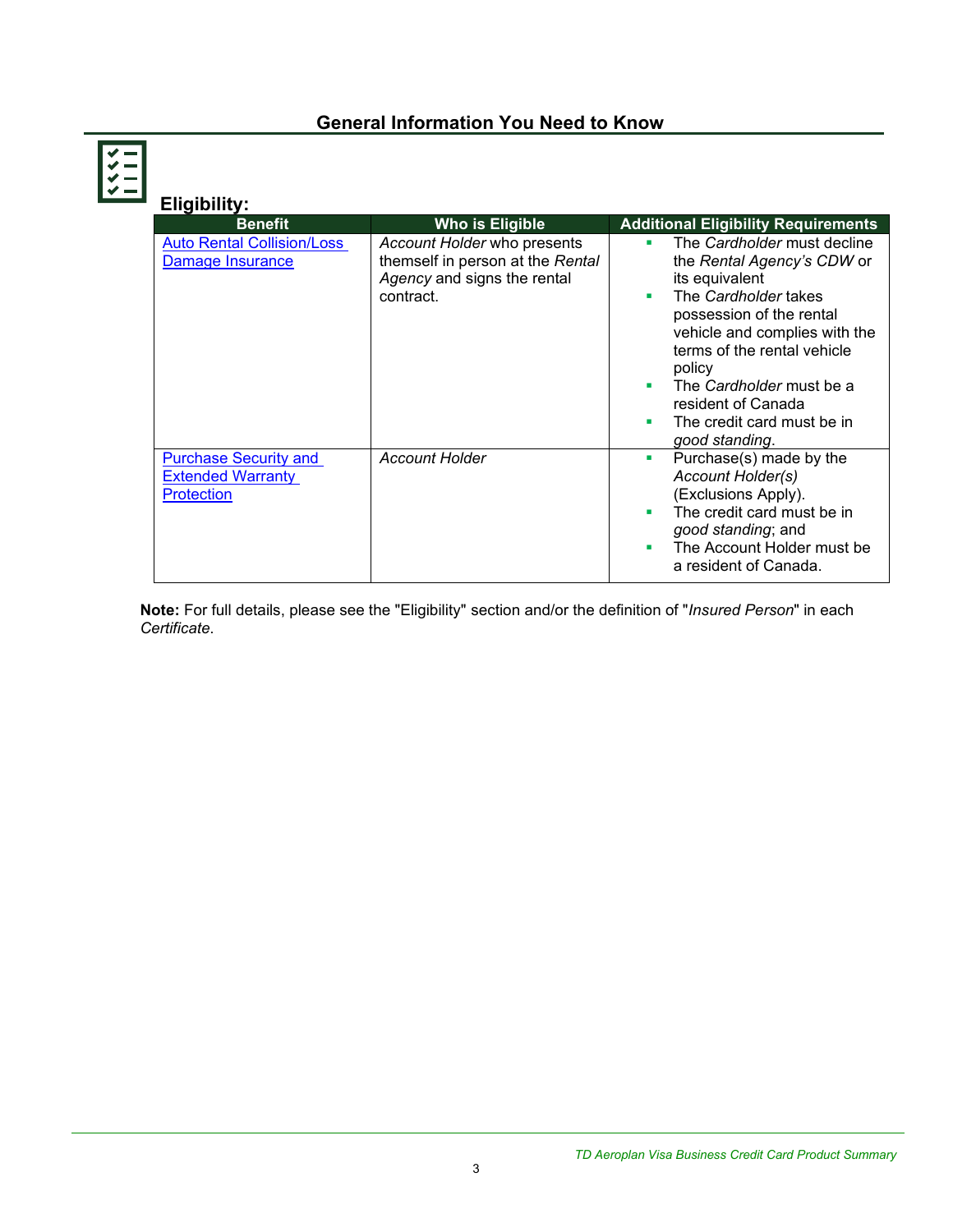<span id="page-3-0"></span>

# **Auto Rental Collision/Loss Damage Insurance**

*Issued by TD Home & Auto under Group Policy Number TDV092010 (the "Policy") to The Toronto-Dominion Bank (the "Policyholder"). Global Excel provides Claims and Assistance services under the Group Policy.*

# **What is included in this coverage?**

Auto Rental Collision / Loss Damage Insurance provides replacement and/or repair coverage for a rental vehicle.

## **What are the benefits?**

| <b>Benefit</b>                                   | Maximum Benefit Payable                                                                                                                           |  |
|--------------------------------------------------|---------------------------------------------------------------------------------------------------------------------------------------------------|--|
| Rental<br><b>Collision/Loss</b><br><b>Damage</b> | Coverage for up to 48 consecutive days for loss, damage or theft of an<br>eligible rental vehicle (MSRP of rental vehicle cannot exceed \$65,000) |  |

**Note:** The rental agency's Collision Damage Waiver must be declined and the full cost of the rental vehicle must be paid for using your TD Credit Card.

## **What are the limitations and exclusions?**

This insurance contains limitations and exclusions. For example, the following vehicles will not be covered:

- Van/cargo vans
- **■** Truck/pickup truck
- Off road vehicle
- Motorcycle
- **Exotic vehicles (e.g. Aston Martin, Lotus, etc.)**
- Antique vehicles

Additionally, coverage will not be provided with loss arising from:

- **Third Party Liability**
- **•** Personal Injury
- **•** Driving the rental vehicle while intoxicated
- Dishonest, fraudulent, or criminal act being committed by the *Insured person*
- Wear and tear of the rental vehicle
- **•** Operation of the rental vehicle in violation of the terms of the rental agreement

For complete details, please see the "Collision/Loss Damage Covers" section in *Your Certificate.*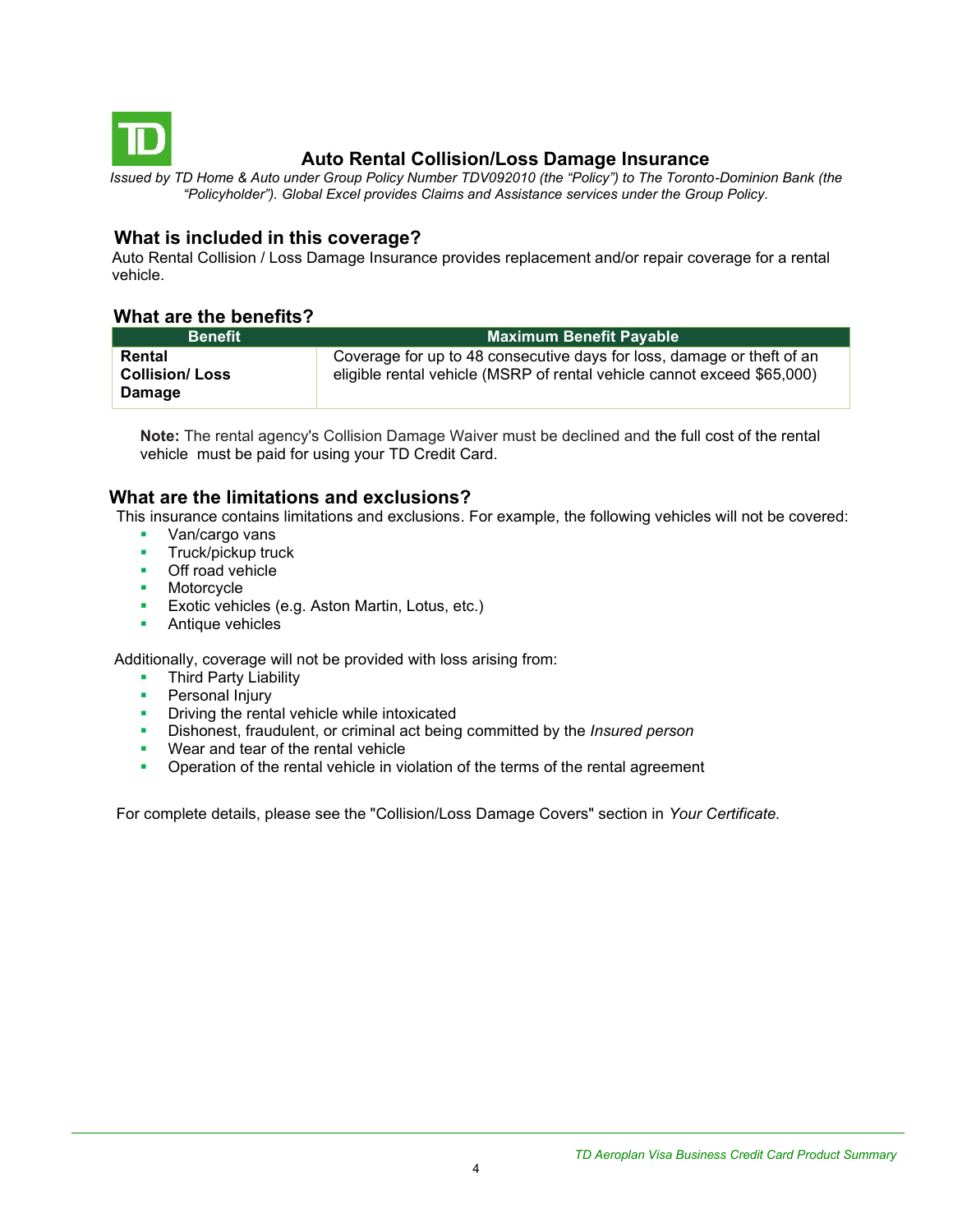<span id="page-4-0"></span>

# **Purchase Security and Extended Warranty Protection**

*Issued by TD Home & Auto under Group Policy Number TDVP112008 (the "Policy") to The Toronto-Dominion Bank (the "Policyholder"). Global Excel provides Claims and Assistance services under the Group Policy.*

## **What is included in this coverage?**

**Purchase Security** provides coverage for *Insured Items* purchased with the TD Aeroplan Visa Business Card for ninety (90) days from the purchase date, except as excluded under the *Certificate*, in excess of other applicable insurance. If the item is lost, stolen or damaged, it will be replaced or repaired, or the *Account Holder* will be reimbursed for the *Purchase Price*.

**Extended Warranty Protection** provides extended warranty coverage for *Insured Items.* Coverage will commence immediately following the expiry of the applicable *Manufacturer's Warranty* for a period equal to the period of the *Manufacturer's Warranty* coverage or one (1) year, whichever is the lesser on most items purchased with the TD Aeroplan Visa Business Card as long as there is a *Manufacturer's Warranty* valid in Canada (automatic coverage is limited to warranties five years or less). *Manufacturer's Warranties* greater than five (5) years are covered if registered with *Our Administrator* within the first year after purchase of the item.

| <b>Benefit</b>    | <b>Maximum Benefit Payable</b>                                                      |
|-------------------|-------------------------------------------------------------------------------------|
| <b>Purchase</b>   | Coverage for eligible new items You purchase with your TD Credit Card, should they  |
| <b>Security</b>   | be stolen or damaged within 90 days of purchase.                                    |
| <b>Extended</b>   | Coverage for eligible new items You purchased with your TD Credit Card. If the item |
| Warranty          | comes with a Manufacturer's Warranty valid in Canada, you may be entitled to double |
| <b>Protection</b> | the warranty period for up to 12 additional months.                                 |

## **What are the benefits?**

**Note**: There is a maximum aggregate lifetime benefit per *Account Holder* of \$60,000 of all TD Credit Cards of the *Account Holder*.

# **What are the limitations and exclusions?**

## **Purchase Security:**

This insurance contains limitations and exclusions. For example, the following items are excluded:

- Cash or its equivalent
- Art objects
- Perishable items
- Automobiles, motorboats, aircraft, etc.

Additionally, loss or damage resulting from the following examples of peril will be excluded:

- Abuse or fraud
- Flood or earthquake
- War/hostilities
- Normal wear and tear

#### **Extended Warranty Protection:**

This insurance contains limitations and exclusions, which are in addition to those set out within the *Manufacturer's Warranty*. For example, the following exclusions may apply:

- Wear and tear or gradual reduction in operating performance
- **EXECUTE:** Automobiles, motorboats, aircraft etc.
- **•** Willful acts or omissions and improper installation
- Used or pre-owned demos

For complete details, please see the "Exclusions" (Section 4), "General Conditions" (Section 7), and "Policy Limits" (Section 3) sections in *Your Certificate.*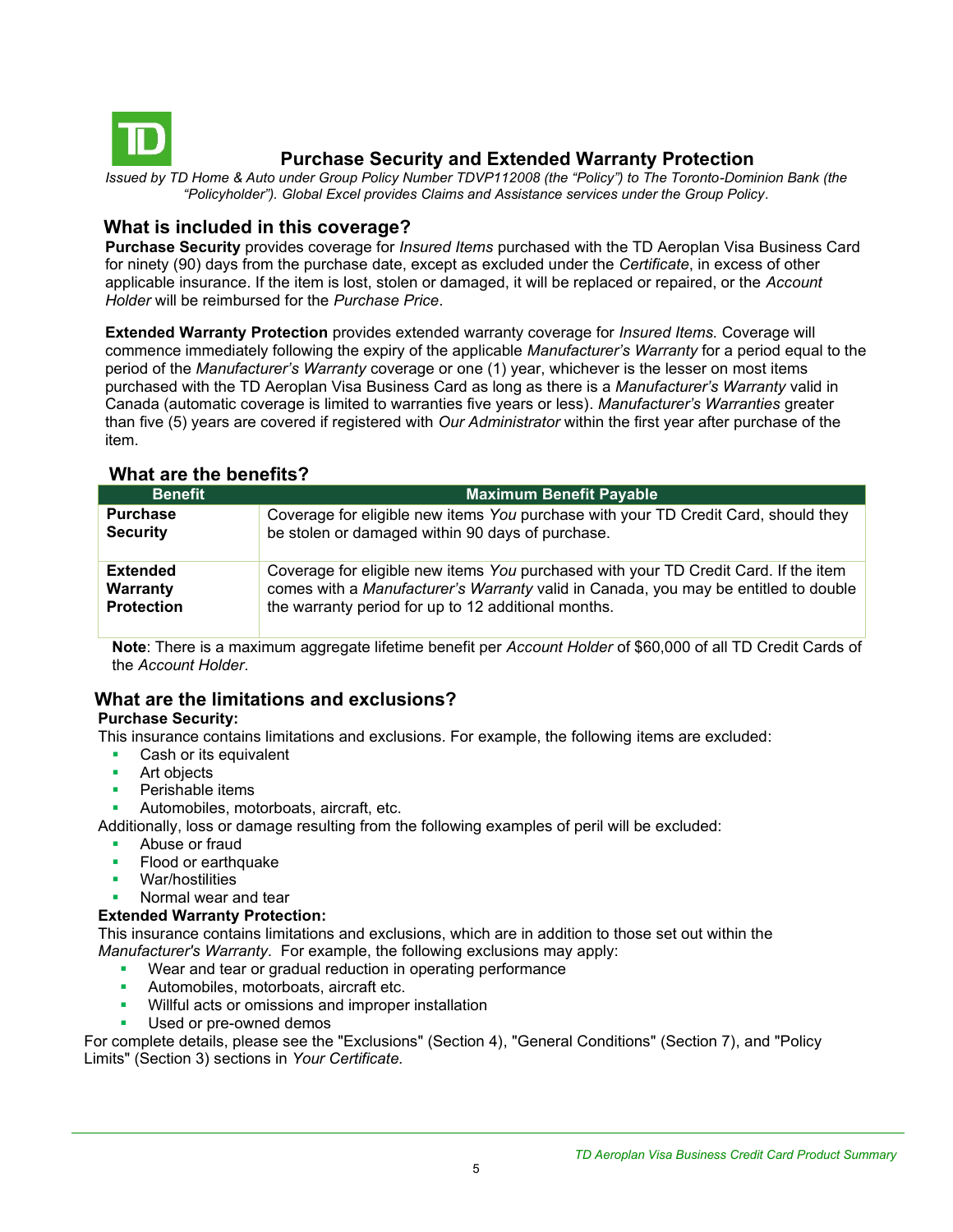

# **CREDIT CARD INSURANCE SUMMARY Provided by American Bankers Insurance Company of Florida**

<span id="page-5-0"></span>

*Insurance Coverages provided with TD® Aeroplan® Visa\* Business Credit Card*

*[Mobile Device Insurance](#page-5-0) [Hotel/Motel](#page-5-0) Burglary Insurance*

# **This Summary Contains Important Information**

**The Summary within is meant to provide an overview of the features and benefits of the insurance coverages ("Coverage") provided with your TD Aeroplan Visa Business Card.**

| <b>INSURER</b>                                                                                                                                                                                                                                        | <b>POLICYHOLDER / DISTRIBUTOR</b>                                                                               |
|-------------------------------------------------------------------------------------------------------------------------------------------------------------------------------------------------------------------------------------------------------|-----------------------------------------------------------------------------------------------------------------|
| ASSURANT <sup>®</sup><br>American Bankers Insurance Company of Florida*<br>*Carries on business in Canada under the trade name<br>Assurant <sup>®†</sup><br>5000 Yonge Street, Suite 2000<br><b>Toronto, Ontario M2N 7E9</b><br>Phone: 1-800-859-0694 | <b>The Toronto-Dominion Bank</b><br>P.O. Box 1 TD<br><b>Centre</b><br><b>Toronto, Ontario</b><br><b>M5K 1A2</b> |
| Client number of the insurer with the Autorité des marchés<br>financiers: 2000979997<br>Website of the Autorité des marchés financiers:<br>lautorite.gc.ca                                                                                            |                                                                                                                 |
| Who qualifies for this Coverage?                                                                                                                                                                                                                      |                                                                                                                 |

The borrower who requested the TD Aeroplan Visa Business Card account.

## **Who is insured under this Coverage?**

Any account holder ("you" and "your")") who is a natural person, residing in Canada and whose name is on the TD Aeroplan Visa Business Card.

In addition, for **Hotel/Motel Burglary Insurance:** When travelling with the account holder, the spouse, dependent children, and parents residing with the account holder are also insured.

## **What is the cost of this Coverage?**

Your TD Aeroplan Visa Business Card has an annual fee charged by your credit card provider. No additional fee will be charged for the insurance coverages provided with the TD Aeroplan Visa Business Card.

## **What is this Coverage?**

This Coverage is a group insurance product covering losses arising from sudden and unforeseeable events (please see the certificates of insurance for full details):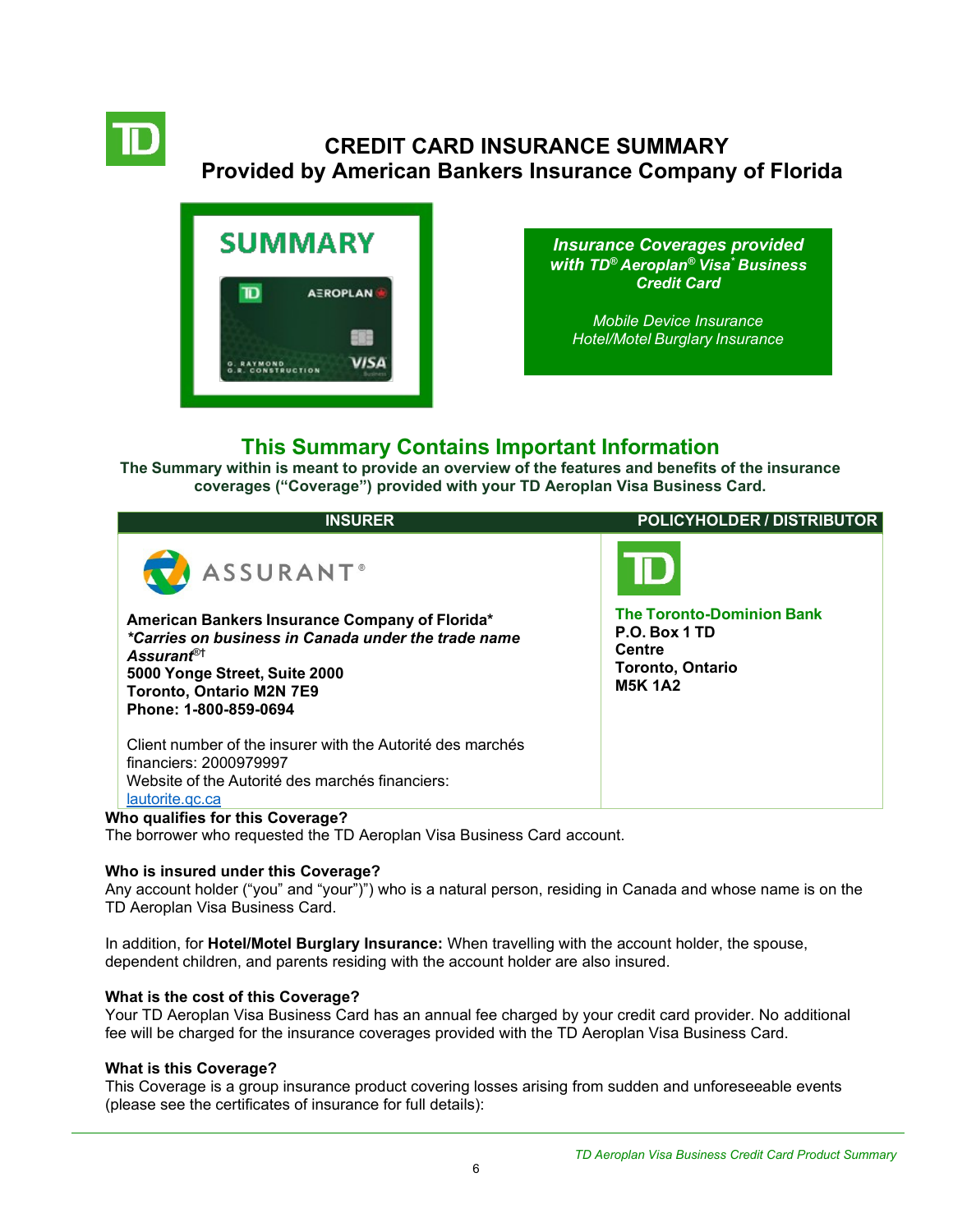|                                                                                             | <b>Eligibility</b>                                                                                                                                                                                                                                                                                                                                                                                                                                                                                                                                                                                                                                                                                                                        | Benefits**                                                                                                                                                                                                                                                  | <b>Exclusions/Limitations</b>                                                                                                                                                                                                                                                                |
|---------------------------------------------------------------------------------------------|-------------------------------------------------------------------------------------------------------------------------------------------------------------------------------------------------------------------------------------------------------------------------------------------------------------------------------------------------------------------------------------------------------------------------------------------------------------------------------------------------------------------------------------------------------------------------------------------------------------------------------------------------------------------------------------------------------------------------------------------|-------------------------------------------------------------------------------------------------------------------------------------------------------------------------------------------------------------------------------------------------------------|----------------------------------------------------------------------------------------------------------------------------------------------------------------------------------------------------------------------------------------------------------------------------------------------|
| <b>Mobile</b><br><b>Device</b><br><b>Insurance</b>                                          | When you purchase an eligible mobile device<br>anywhere in the world, you must:<br>(1) charge to your TD Aeroplan Visa<br><b>Business Card:</b><br>• at least 75% of the total cost of the<br>mobile device:<br>• any up-front costs and all monthly wireless<br>bill payments if funding a portion of the<br>total cost through a wireless plan; or<br>• all monthly wireless bill payments if<br>funding the total cost through a wireless<br>plan; and<br>during the coverage period:<br>(2)<br>(a) your mobile device is lost, stolen or<br>suffers mechanical breakdown or<br>accidental damage;<br>(b) you obtain the insurer's approval prior<br>to proceeding with any repair<br>services or replacement of the mobile<br>device. | Reimbursement<br>of lesser of:<br>(1) the repair cost<br>of the mobile<br>device; or<br>$(2)$ the<br>replacement<br>cost,<br>not exceeding the<br>depreciated value<br>of your mobile<br>device less the<br>applicable<br>deductible<br>Maximum:<br>\$1,000 | It does not cover:<br>• accessories<br>• batteries<br>Limit on number of<br>claims:<br>• 1 claim in any 12<br>consecutive<br>month period<br>• 2 claims in any<br>48 consecutive<br>month period<br>No benefits if you<br>notify insurer after the<br>mobile device is fixed<br>or replaced. |
| <b>Hotel/Motel</b><br><b>Burglary</b><br><b>Insurance</b><br>(in Canada<br>and USA<br>only) | When you make a reservation in a<br>hotel/motel, you must:<br>(1) charge at least 75% of total cost of the<br>hotel/motel room to your TD Aeroplan<br>Visa Business Card and/or use your<br>Aeroplan Points; and<br>(2) during the coverage period:<br>(a) the personal property of an insured<br>person is stolen from a hotel/motel<br>room where there is evidence of<br>forceful entry;<br>(a) the police or authorities having<br>jurisdiction are notified<br>immediately.                                                                                                                                                                                                                                                          | Reimbursement<br>cost of most items<br>of personal<br>property<br>Maximum:<br>\$2,500 per<br>occurrence for all<br>insured persons                                                                                                                          | It does not cover:<br>• theft occurring in<br>a privately-owned<br>residence offered<br>for rental though<br>an online service<br>items such as<br>$\bullet$<br>cash, travellers<br>cheques, tickets<br>or any other<br>documents.                                                           |

*\*\*Benefits are in excess of all other applicable valid insurance, indemnity, warranty, protection and any other reimbursement plans under which you are covered.*

#### **How can I submit a claim?**

Immediately after a loss or an occurrence, which may lead to a covered claim under the Coverage, notify the insurer. You will then be sent a claim form.

Benefits will be paid upon receipt of full written proof of loss, provided notice of loss is given no later than 90 days from the date of loss and full proof of loss is delivered no later than one year after the date of loss. If your claim is denied, you have three years to go to court.

#### **How are the benefits paid?**

The benefits are paid directly to you.

#### **What if I have a complaint?**